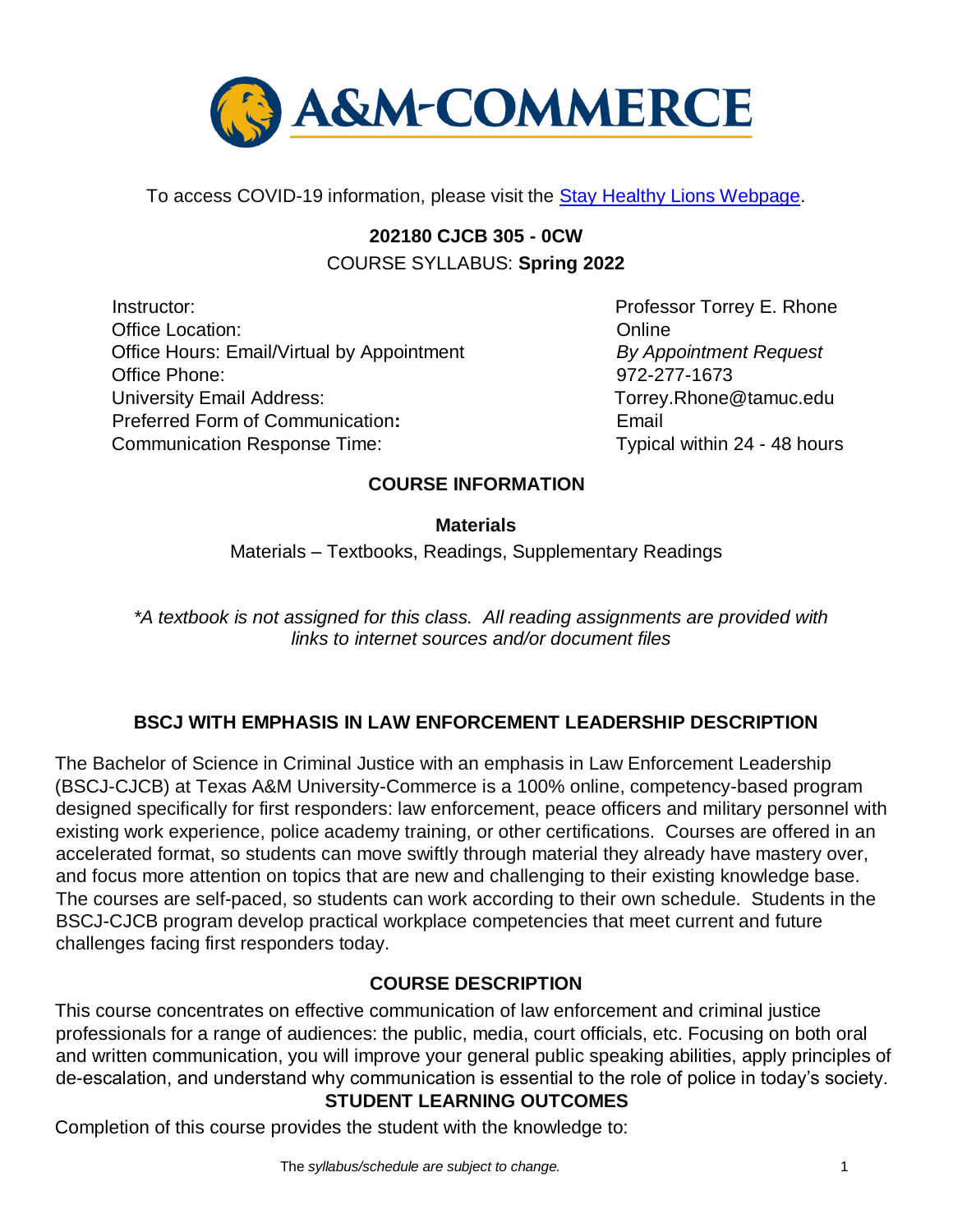- 1. Describe and utilize strategies to improve general oral and written communication skills.
- 2. Apply effective methods that translate across organizational culture within law enforcement agencies.
- 3. Demonstrate principles of de-escalation in highly volatile situations.
- 4. Utilize tools of effective communication to enhance public speaking and engagement.

#### **REGULAR AND SUBSTANTIVE COURSE INTERACTION**

As a general guide, students enrolled in a three semester hour course should spend one hour engaged in instructional activities and two to three hours on out-of-class work per week in a traditional semester. Students are expected to double this effort of engagement given that this course is being delivered in a seven-week term. Educational activities in this course are designed to ensure regular and substantive interaction between students and faculty to ensure that students are able to demonstrate competency.

### **COURSE REQUIREMENTS**

**Minimal Technical Skills Needed:** Students will need reliable computer and internet access for this course. Students must be able to effectively use myLeo email, myLeo Online D2L, and Microsoft Office.

**Instructional Methods:** This course is an online course. To be successful in this course, all content and course modules should be read and reviewed. All assignments and quizzes (both graded and not graded) must be completed. Please contact the instructor by email for any assistance.

**Student Responsibilities or Tips for Success in the Course:** To be successful in this course, all content and course modules should be read and reviewed. All assignments and quizzes (both graded and not graded) should be completed. Please contact the instructor by email for any assistance.

#### **ASSESSMENT**

Students must achieve 80% or higher for the both the posttest and culminating project to demonstrate competency and pass the course.

#### **Course Pre-test**

The purpose of the pre-test is to provide a baseline understanding of your knowledge in this competency. The pre-test is required before you begin studying course materials. If you do not make at least 80% on the pre-test, students will be expected to complete assignments, quizzes, and other course content to prepare for the post-test and culminating project.

| <b>Content</b> | <b>Description</b> | Value | <b>Notes</b> |
|----------------|--------------------|-------|--------------|
|----------------|--------------------|-------|--------------|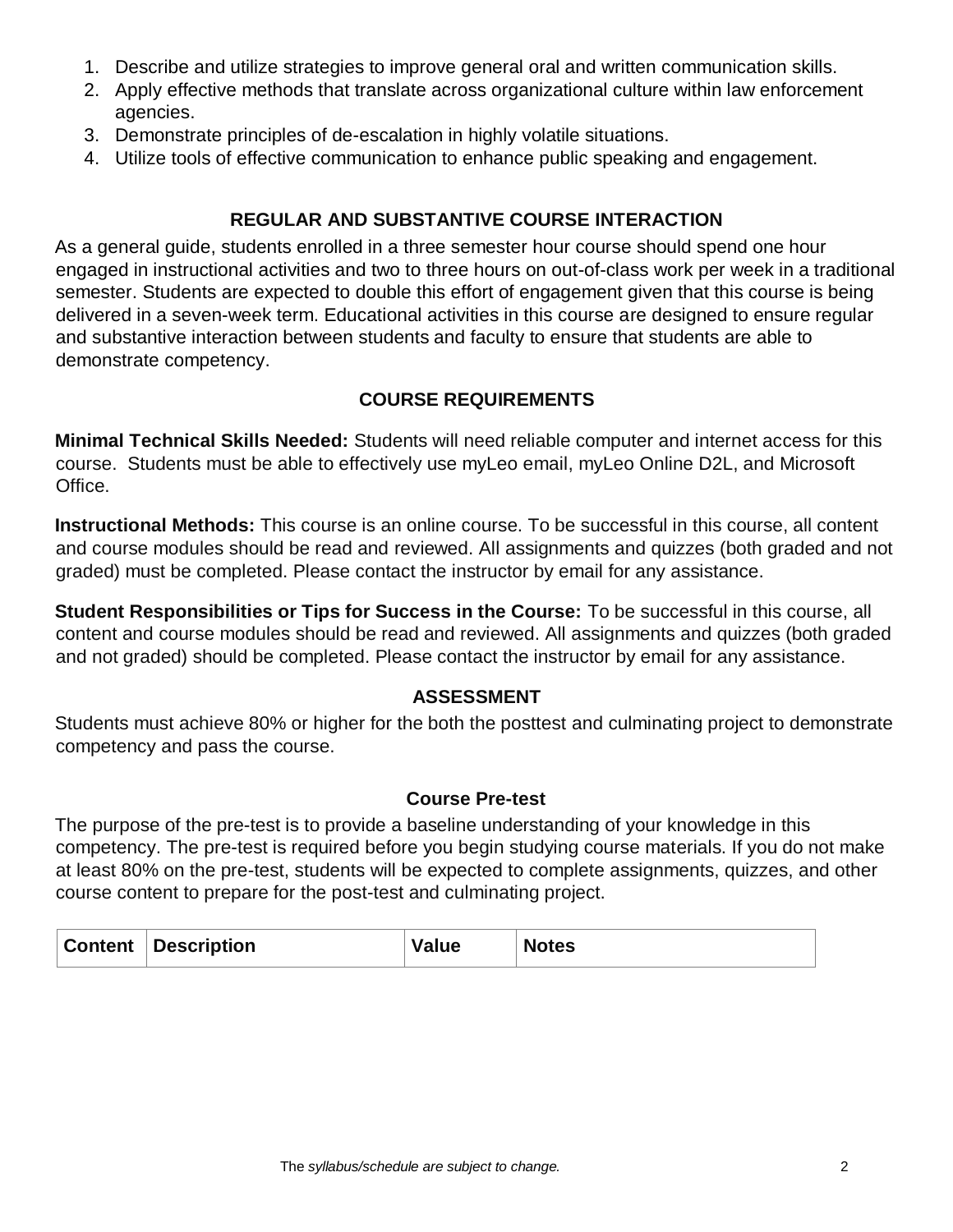| Pre-test | This is the initial assessment<br>in the course to provide a<br>baseline understanding of a<br>student's knowledge of the<br>course content and<br>competencies. Pretests are<br>taken once and should be<br>completed upon the first<br>couple of days of a CBE<br>academic term or entry into a<br>course if a student is an<br>accelerator. | 100 points | Required before completing any<br>other work in the course. The<br>grade on the pre-test does not<br>count in the final grade for this<br>course. |
|----------|------------------------------------------------------------------------------------------------------------------------------------------------------------------------------------------------------------------------------------------------------------------------------------------------------------------------------------------------|------------|---------------------------------------------------------------------------------------------------------------------------------------------------|
|----------|------------------------------------------------------------------------------------------------------------------------------------------------------------------------------------------------------------------------------------------------------------------------------------------------------------------------------------------------|------------|---------------------------------------------------------------------------------------------------------------------------------------------------|

## **Learning Objective Quizzes**

A brief assessment at the end of each module that is intended to emphasize key concepts, theories, processes, etc., introduced in the Learning Objective Module. Quizzes are not factored into the overall grade, however; they are a guide to test students knowledge retained for the module which will assist in taking the Post-test.

### **Course Post-test**

The end-of-course comprehensive exam that assesses student knowledge and understanding of major concepts, theories, processes, etc., in the course. A **score of 80% or higher is required** to demonstrate competency.

| <b>Content</b> | <b>Description</b>                                                                                                             | <b>Value</b> | <b>Notes</b>                                                                                                                               |
|----------------|--------------------------------------------------------------------------------------------------------------------------------|--------------|--------------------------------------------------------------------------------------------------------------------------------------------|
|                | Post-test   Measures your competency<br>of learning outcomes through<br>essay, short answer, and<br>multiple-choice questions. | 100 points   | Required and you must score<br>80% or higher. You have up to<br>three attempts.<br><b>DUE DATE: Friday, March 4th</b><br>by<br>5:00 PM CST |

If you score less than 80% on the post-test, you will have an opportunity to review the material and retake the post-test two additional times. If the posttest score is less than 80% within three attempts, students will receive a grade of "F" in the course and will be required to retake the course in the new term. Students who fail the posttest should review feedback from the instructor before reattempting the posttest.

### **Culminating Project**

The project assesses your knowledge of terms and the application of concepts presented in this course. A **score of 80% or higher is required** to demonstrate competency.

| <b>Content</b> | <b>Description</b> | Value | <b>Notes</b> |
|----------------|--------------------|-------|--------------|
|----------------|--------------------|-------|--------------|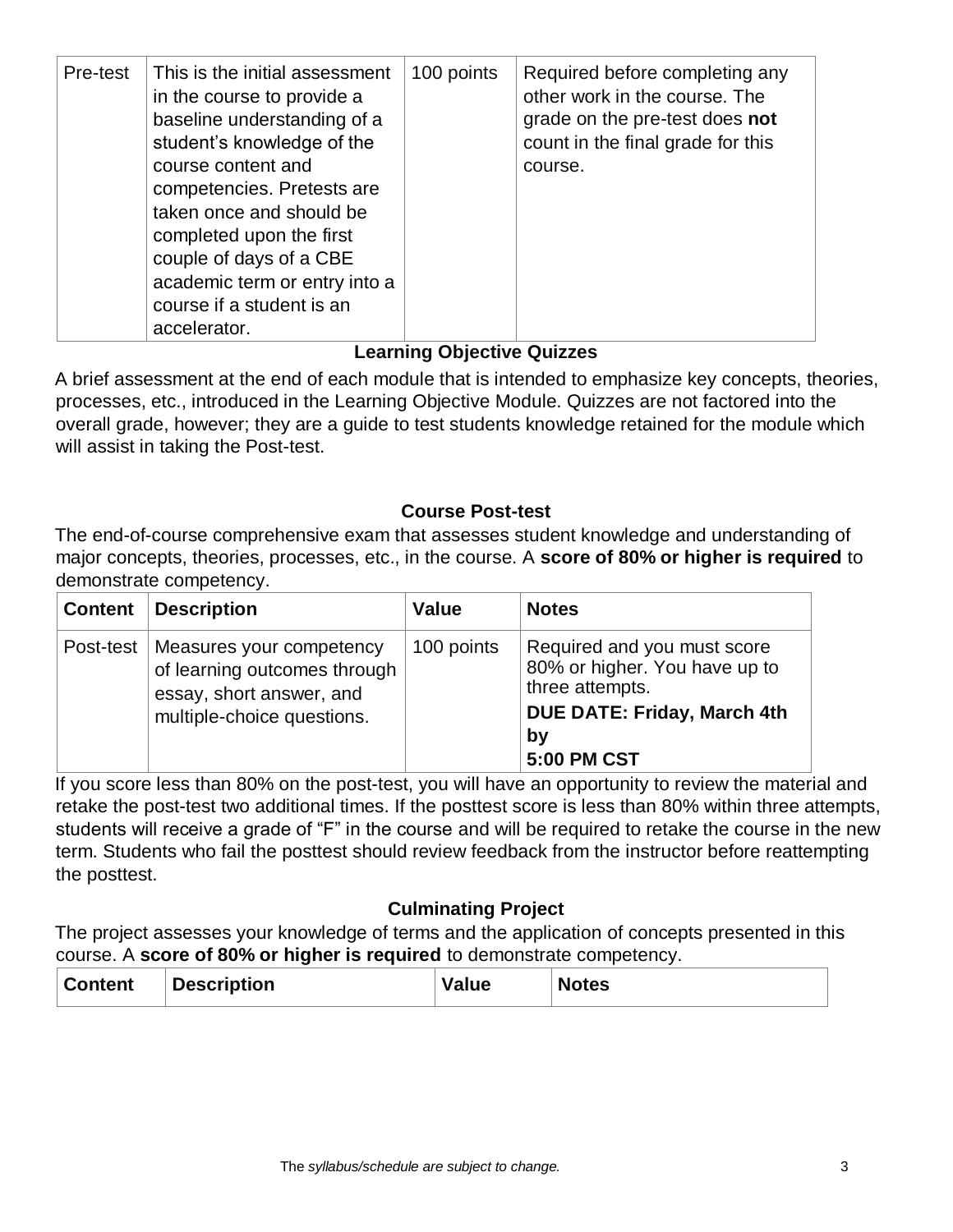| Project | Measures your competency of<br>learning outcomes the<br>completion of a<br>competencybased project. | 100 points | Required and you must score<br>80% or higher. You have up to<br>three attempts. |
|---------|-----------------------------------------------------------------------------------------------------|------------|---------------------------------------------------------------------------------|
|         |                                                                                                     |            | DUE DATE: Friday, March 4th<br>bv<br><b>5:00 PM CST</b>                         |

If students score less than 80% on the culminating project, they will have an opportunity to review the material and resubmit the project up to two additional times. If the culminating project is less than 80% within three attempts, students will receive a grade of "F" in the course and will be required to retake the course in the new term.

#### **GRADING**

A score of 80% or higher on both the Culminating Project and Posttest is required to demonstrate competency and receive credit for the course. The following items will be used to calculate the final grade in the course.

| <b>Item</b>                        | Worth      |
|------------------------------------|------------|
| <b>Posttest</b>                    | 100 points |
| <b>Culminating Project Attempt</b> | 100 points |
| <b>Total</b>                       | 200 points |

#### **Grading Scale**

 $A = 90\% - 100\%$  $B = 80\% - 89\%$  $F = 79%$  or Below

#### **TECHNOLOGY REQUIREMENTS LMS**

All course sections offered by Texas A&M University-Commerce have a corresponding course shell in the myLeo Online Learning Management System (LMS). Below are the technical requirements

Learning Management System (LMS) Requirements: View the [Learning Management System Requirements Webpage.](https://community.brightspace.com/s/article/Brightspace-Platform-Requirements) 

LMS Browser Support: Learn more on the [LMS Browser Support Webpage.](https://documentation.brightspace.com/EN/brightspace/requirements/all/browser_support.htm)

YouSeeU Virtual Classroom Requirements: Visit the [Virtual Classroom Requirements Webpage.](https://support.youseeu.com/hc/en-us/articles/115007031107-Basic-System-Requirements)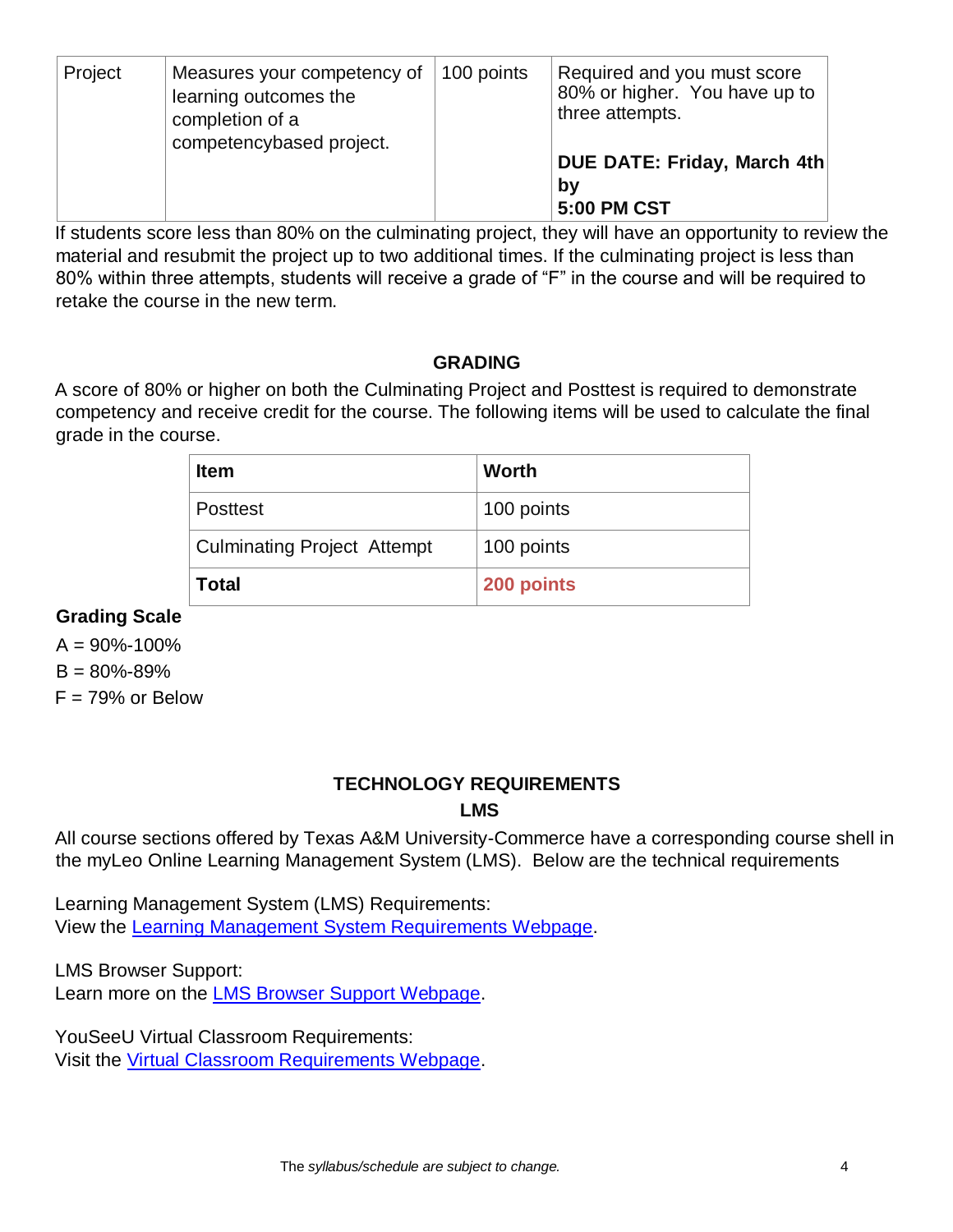### **ACCESS AND NAVIGATION**

You will need your campus-wide ID (CWID) and password to log into the course. If you do not know your CWID or have forgotten your password, contact the Center for IT Excellence (CITE) at 903.468.6000 or helpdesk@tamuc.edu**.** 

**Note:** Personal computer and internet connection problems do not excuse the requirement to complete all course work in a timely and satisfactory manner. Each student needs to have a backup method to deal with these inevitable problems. These methods might include the availability of a backup PC at home or work, the temporary use of a computer at a friend's home, the local library, office service companies, Starbucks, a TAMUC campus open computer lab, etc.

### **COMMUNICATION AND SUPPORT**

If you have any questions or are having difficulties with the course material, please contact your Instructor.

### **Technical Support**

If you are having technical difficulty with any part of Brightspace, please contact Brightspace Technical Support at 1-877-325-7778. Other support options can be found on the **Brightspace** [Support Webpage.](https://community.brightspace.com/support/s/contactsupport)

#### **Interaction with Instructor Statement**

This is an online course; therefore, expect most communication to be online as well. Correspondence will always be through university email (your "myLeo" mail) and announcements in myLeo online (D2L). The instructor will make every effort to respond to emails within 24 provided the correspondence follows the requirements listed below. Students are encouraged to check university email daily.

### **All emails from students should include:**

- **Course name and subject in the subject line (ex. CJCB 305 – Posttest)**
- **Salutation**
- **Proper email etiquette (no "text" emails – use proper grammar and punctuation)**
- **Student name and CWID after the body of the email**

### **COURSE AND UNIVERSITY PROCEDURES/POLICIES**

### **Syllabus Change Policy**

The syllabus is a guide. Circumstances and events, such as student progress, may make it necessary for the instructor to modify the syllabus during the semester. Any changes made to the syllabus will be announced in advance.

#### **Student Conduct**

All students enrolled at the University shall follow the tenets of common decency and acceptable behavior conducive to a positive learning environment. The Code of Student Conduct is described in detail online in the [Student Guidebook.](http://www.tamuc.edu/Admissions/oneStopShop/undergraduateAdmissions/studentGuidebook.aspx)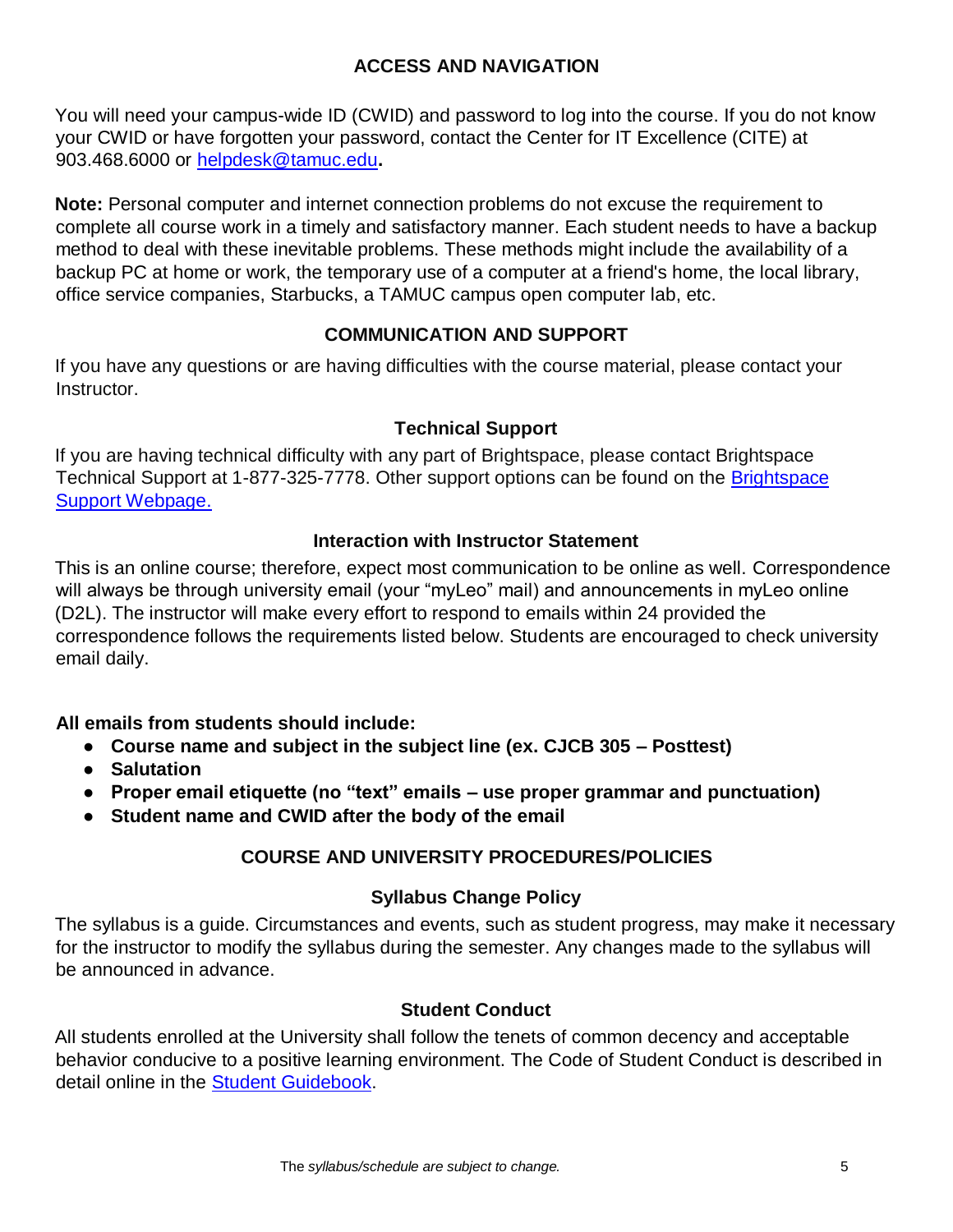Students should also consult the [Rules of Netiquette Webpage](https://www.britannica.com/topic/netiquette) for more information regarding how to interact with students in an online forum.

### **TAMUC Attendance**

For more information about the attendance policy, please view the [Attendance Webpage](http://www.tamuc.edu/admissions/registrar/generalInformation/attendance.aspx) and the [Class Attendance Policy](http://www.tamuc.edu/aboutUs/policiesProceduresStandardsStatements/rulesProcedures/13students/academic/13.99.99.R0.01.pdf)

## **Academic Integrity**

Students at Texas A&M University-Commerce are expected to maintain high standards of integrity and honesty in all of their scholastic work. For more details and the definition of academic dishonesty see the following procedures:

[Undergraduate Academic Dishonesty P](http://www.tamuc.edu/aboutUs/policiesProceduresStandardsStatements/rulesProcedures/13students/undergraduates/13.99.99.R0.03UndergraduateAcademicDishonesty.pdf)olicy [Undergraduate Student Academic Dishonesty Form](http://www.tamuc.edu/aboutUs/policiesProceduresStandardsStatements/rulesProcedures/documents/13.99.99.R0.03UndergraduateStudentAcademicDishonestyForm.pdf)

## **Students with Disabilities-- ADA Statement**

The Americans with Disabilities Act (ADA) is a federal anti-discrimination statute that provides comprehensive civil rights protection for persons with disabilities. Among other things, this legislation requires that all students with disabilities be guaranteed a learning environment that provides for reasonable accommodation of their disabilities. If you have a disability requiring an accommodation, please contact:

## **Office of Student Disability Resources and Services**

Texas A&M University-Commerce Velma K. Waters Library Rm 162 Phone (903) 886-5150 or (903) 886-5835 Fax (903) 468-8148 Email: studentdisabilityservices@tamuc.edu Website: [Office of Student Disability Resources and Services](http://www.tamuc.edu/campusLife/campusServices/studentDisabilityResourcesAndServices/)

## **Nondiscrimination Notice**

Texas A&M University-Commerce will comply in the classroom, and in online courses, with all federal and state laws prohibiting discrimination and related retaliation on the basis of race, color, religion, sex, national origin, disability, age, genetic information, or veteran status. Further, an environment free from discrimination on the basis of sexual orientation, gender identity, or gender expression will be maintained.

### **Campus Concealed Carry Statement**

Texas Senate Bill - 11 (Government Code 411.2031, et al.) authorizes the carrying of a concealed handgun in Texas A&M University-Commerce buildings only by persons who have been issued and are in possession of a Texas License to Carry a Handgun. Qualified law enforcement officers or those who are otherwise authorized to carry a concealed handgun in the State of Texas are also permitted to do so. Pursuant to Penal Code (PC) 46.035 and A&M-Commerce Rule 34.06.02.R1, license holders may not carry a concealed handgun in restricted locations.

For a list of locations, please refer to the [Carrying Concealed Handguns On Campus](http://www.tamuc.edu/aboutUs/policiesProceduresStandardsStatements/rulesProcedures/34SafetyOfEmployeesAndStudents/34.06.02.R1.pdf) document and/ or consult your event organizer.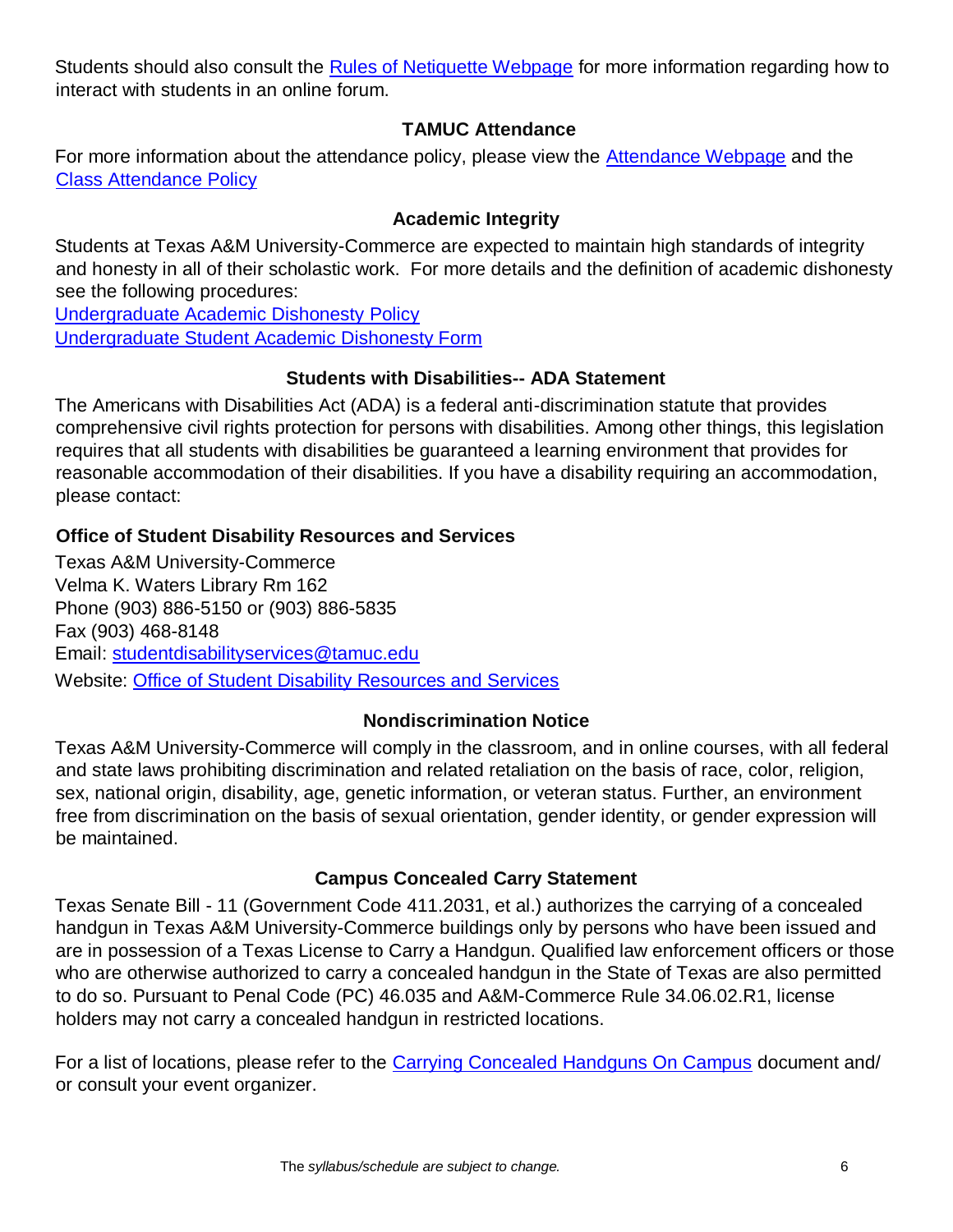Pursuant to PC 46.035, the open carrying of handguns is prohibited on all A&M-Commerce campuses. Report violations to the University Police Department at 903-886-5868 or 9-1-1.

## **Counseling Services**

The Counseling Center at A&M-Commerce, located in the Halladay Building, Room 203, offers counseling services, educational programming, and connection to community resources for students. Students have 24/7 access to the Counseling Center's crisis assessment services by calling 903-886- 5145. For more information regarding Counseling Center events and confidential services, please visit [www.tamuc.edu/counsel.](http://www.tamuc.edu/counsel)

| <b>Learning Objectives and</b><br><b>Competencies</b>                                                                                                                                                                                                                                                                                                                                                                                                                        | <b>Materials to Read or Review</b>                                                                                                                                                                                    | <b>Assignments</b>                                                                                                   |  |  |
|------------------------------------------------------------------------------------------------------------------------------------------------------------------------------------------------------------------------------------------------------------------------------------------------------------------------------------------------------------------------------------------------------------------------------------------------------------------------------|-----------------------------------------------------------------------------------------------------------------------------------------------------------------------------------------------------------------------|----------------------------------------------------------------------------------------------------------------------|--|--|
| LO1: Objective<br>Describe principles of<br>effective written, verbal,<br>and non-verbal<br>communication.<br>Demonstrate giving full<br>attention to what other<br>people are saying,<br>taking time to<br>understand the points<br>being made, asking<br>questions as<br>appropriate, and not<br>interrupting at<br>inappropriate times.<br>Exhibit appropriate<br>nonverbal<br>communication during<br>interactions with team<br>members, supervisors,<br>and the public. | Reading:<br>Communication<br>• Reading: Verbal and<br>Non-Verbal<br>Communication<br>• Video: Five Ways to<br><b>Listen Better</b><br>Video: The Importance<br>of Nonverbal Cues<br>Reading: Written<br>Communication | Read the material for the<br>week. Answer any discussion<br>questions.<br>Complete the module quiz.<br>(recommended) |  |  |

#### **COURSE OUTLINE / CALENDAR**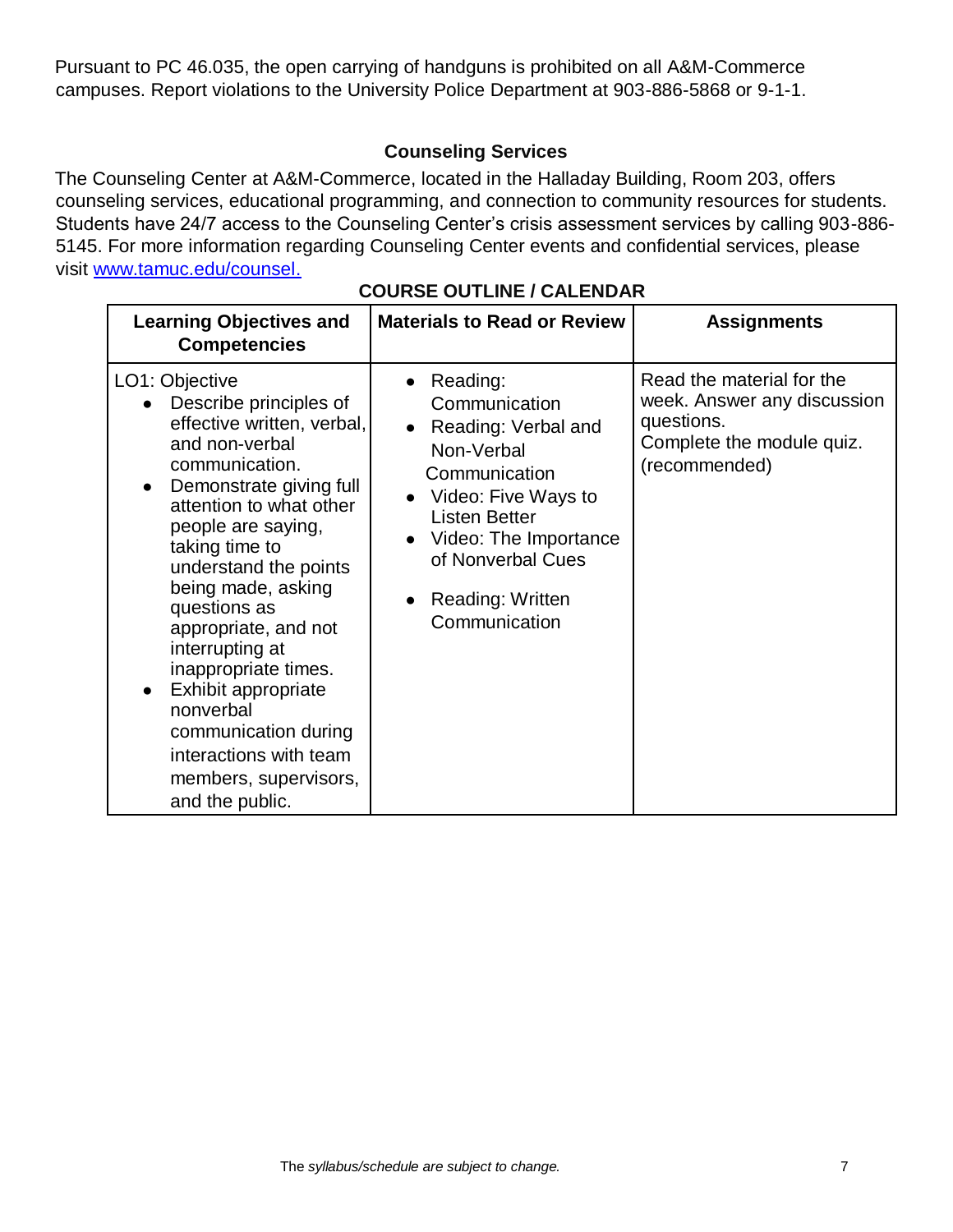| LO2: Objective<br>Identify communication<br>improvement in a<br>policing organization.<br>Describe the impact of<br>organizational culture<br>on effective<br>communication<br>(I.e., internal and<br>external<br>communication<br>strategies).<br>Describe effective<br>communication<br>strategies in a<br>multigenerational<br>workplace. | Video: Police<br>$\bullet$<br>Communication<br><b>Reading: Effective</b><br>$\bullet$<br>Communication<br><b>Reading: Cultural</b><br>$\bullet$<br>Awareness<br>Reading: Culture and<br>Communication<br>Scenario<br>Reading: Tackling 4<br>$\bullet$<br>Keys<br>Challenges of the<br>Multigenerational<br>Workforce<br>Reading: Managing<br>Multiple Generations in<br>Policing<br>Reading:<br><b>Communication across</b><br>Generations in | Read the material for the<br>week. Answer any discussion<br>questions.<br>Complete the module quiz.<br>(recommended) |
|----------------------------------------------------------------------------------------------------------------------------------------------------------------------------------------------------------------------------------------------------------------------------------------------------------------------------------------------|-----------------------------------------------------------------------------------------------------------------------------------------------------------------------------------------------------------------------------------------------------------------------------------------------------------------------------------------------------------------------------------------------------------------------------------------------|----------------------------------------------------------------------------------------------------------------------|
| LO3: Objective<br>Describe strategies for<br>delivering a 'negative<br>news' message.<br><b>Explore how</b><br>differences in<br>perception impact<br>deescalation<br>strategies.<br>Evaluate the<br>applicability of de-<br>escalation methods.                                                                                             | Policing<br>Video: Policing<br>$\bullet$<br>Communication and the<br>Value of De-escalation<br>Reading: Delivering a<br>$\bullet$<br><b>Negative Message</b><br><b>Reading: Perception</b><br>$\bullet$<br>Reading: The 8 Most<br>$\bullet$<br><b>Effective De-escalation</b><br>Techniques in<br>Corrections<br>Reading: Crisis                                                                                                              | Read the material for the<br>week. Answer any discussion<br>questions.<br>Complete the module quiz.<br>(recommended) |

Communication Plan

| <b>Learning Objectives and</b> | <b>Materials to Read or Review</b> | <b>Assignments</b> |
|--------------------------------|------------------------------------|--------------------|
| <b>Competencies</b>            |                                    |                    |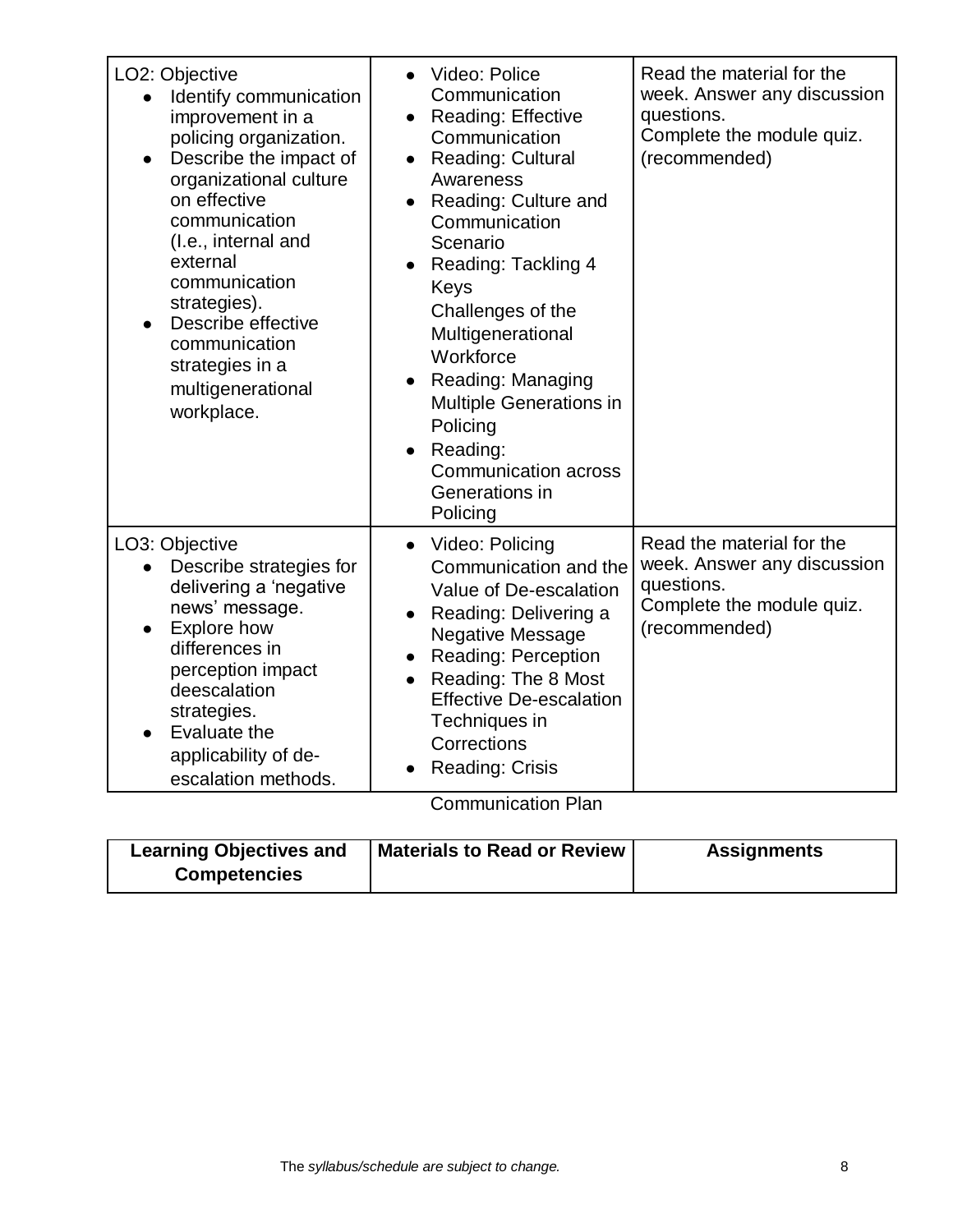| LO4: Objective<br>Describe the steps in<br>the process of planning<br>a speech, including<br>assessing your<br>audience.<br>Speak with confidence<br>using clear, concise<br>sentences and be<br>easily understood.<br>Describe the impact of<br>$\bullet$<br>high-quality,<br>professional oral skills<br>to the positive image of<br>policing organization<br>(also use bias-neutral<br>speech).<br>Demonstrate<br>performing a press<br>conference associated<br>with a crisis | Reading: Public<br>$\bullet$<br>Speaking<br>Video: Presenting &<br><b>Public Speaking</b><br><b>Reading: Microsoft</b><br>Powerpoint<br>Suggestions<br>Reading: Press<br>Conference | Read the material for the<br>week. Answer any discussion<br>questions.<br>Complete the module quiz.<br>(recommended) |
|-----------------------------------------------------------------------------------------------------------------------------------------------------------------------------------------------------------------------------------------------------------------------------------------------------------------------------------------------------------------------------------------------------------------------------------------------------------------------------------|-------------------------------------------------------------------------------------------------------------------------------------------------------------------------------------|----------------------------------------------------------------------------------------------------------------------|
| situation.<br>LO5: Objective<br>• Demonstrate police<br>communications<br>proficiency in the<br>completion of the<br>posttest and<br>development/ creation<br>of the recorded<br>'Crisis Press<br>Briefing' (Final<br><b>Culminating Project).</b>                                                                                                                                                                                                                                |                                                                                                                                                                                     | <b>Complete the Post-test.</b><br><b>Submit Final Culminating</b><br>Project.                                        |

Rubric: CJCB 305 Communication Culminating Project

| <b>Learning</b> | <b>Exceptional (20 pts)</b> | <b>Exceptional (20 pts)</b> | <b>Exceptional (20 pts)</b> |
|-----------------|-----------------------------|-----------------------------|-----------------------------|
| <b>Outcomes</b> | $-25$ pts MAX)              | $-25$ pts MAX)              | $-25$ pts MAX)              |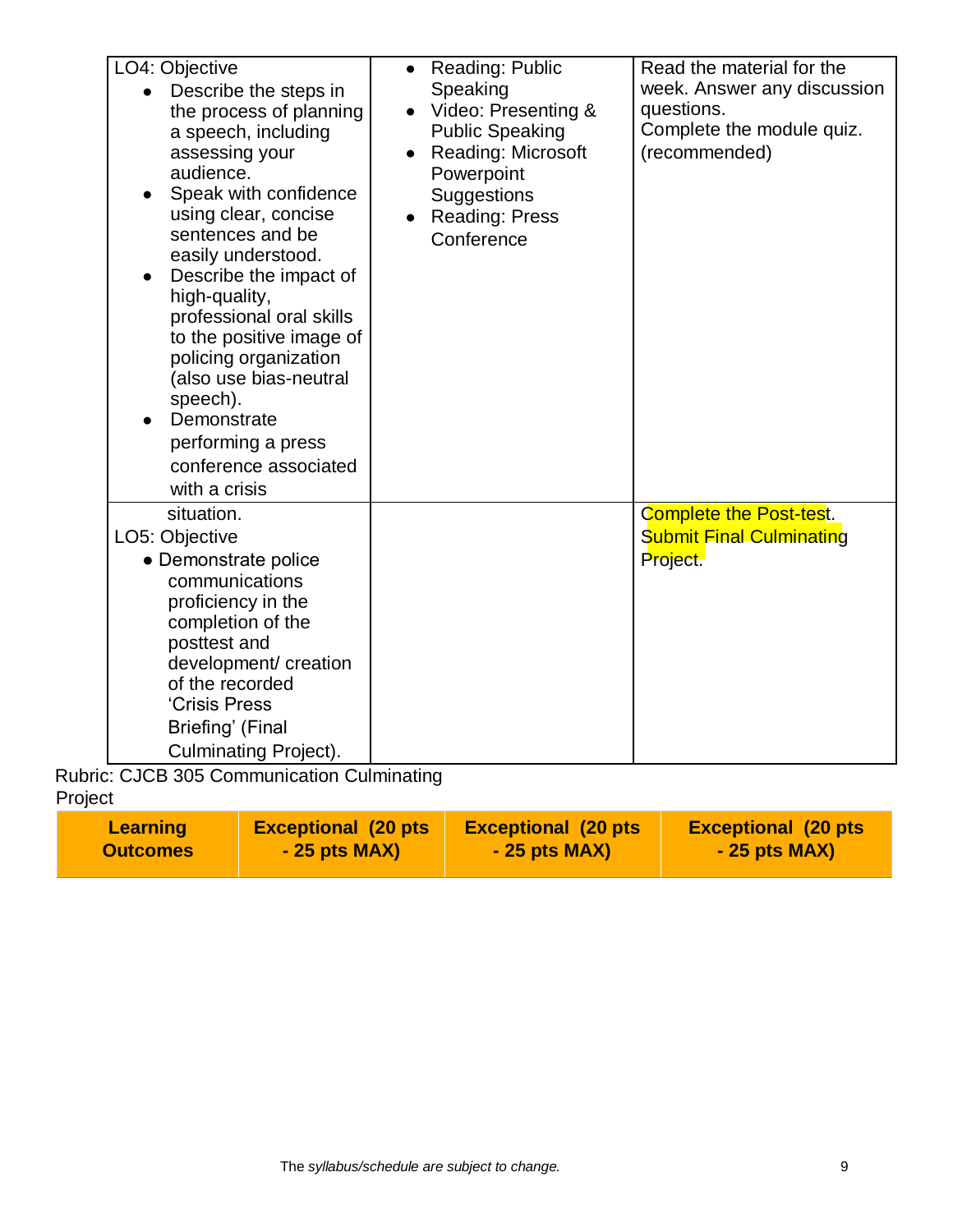| Applies effective<br>methods of<br>communication in a<br>policing<br>organization. | <b>Student</b><br>masterfully<br>addresses<br>the<br>crisis<br>situation. Speaks with<br>confidence using clear,<br>concise sentences and<br>easily understood.<br>is<br><b>Student</b><br>exhibits<br>appropriate nonverbal<br>communication during<br>the presentation; cites<br>where<br>sources<br>applicable. | Student describes the<br>crisis situation, but may<br>have not been<br>confident, clear, or<br>concise or may have<br>exhibited some<br>nonverbal(s) that were<br>distracting. | Student does not describe<br>the crisis situation, and<br>may have lacked<br>confidence, clarity,<br>conciseness, or exhibited<br>nonverbal(s) that were<br>distracting.   |
|------------------------------------------------------------------------------------|--------------------------------------------------------------------------------------------------------------------------------------------------------------------------------------------------------------------------------------------------------------------------------------------------------------------|--------------------------------------------------------------------------------------------------------------------------------------------------------------------------------|----------------------------------------------------------------------------------------------------------------------------------------------------------------------------|
| Applies principles of<br>de-escalation.                                            | <b>Student masterfully</b><br>applies de-escalation<br>strategies in the<br>presentation by<br>confidently answering<br>the Who?, What?,<br>Where?, When?, and<br>Why? questions within<br>presentation. Cites<br>when<br>sources<br>applicable.                                                                   | Student partially applies<br>the de-escalation<br>strategies in the<br>presentation, but ma<br>have missed key<br>answers that the<br>audience would expect<br>to be answered. | Student does not<br>adequately apply the<br>deescalation strategies in<br>the presentation, and<br>missed key answers that<br>the audience would expect<br>to be answered. |
| Utilizes tools to<br>improve public<br>speaking.                                   | Students clearly has<br>practiced the<br>presentation with<br>attention to accuracy<br>and brevity (5 min or<br>less) and masterfully<br>recorded the video<br>using a webcam or<br>other video recording<br>device (i.e., cellphone<br>camera).                                                                   | Student clearly has<br>practiced the<br>presentation but could<br>benefit from additional<br>attention to a accuracy/<br>brevity professionalism.                              | Student has not<br>adequately prepared for<br>the presentation.                                                                                                            |

| <b>Exceptional (20 pts)</b><br><b>Exceptional (20 pts)</b><br><b>Exceptional (20 pts)</b><br><b>Learning</b><br>$-25$ pts MAX)<br>$-25$ pts MAX)<br>$-25$ pts MAX)<br><b>Outcomes</b> |
|---------------------------------------------------------------------------------------------------------------------------------------------------------------------------------------|
|---------------------------------------------------------------------------------------------------------------------------------------------------------------------------------------|